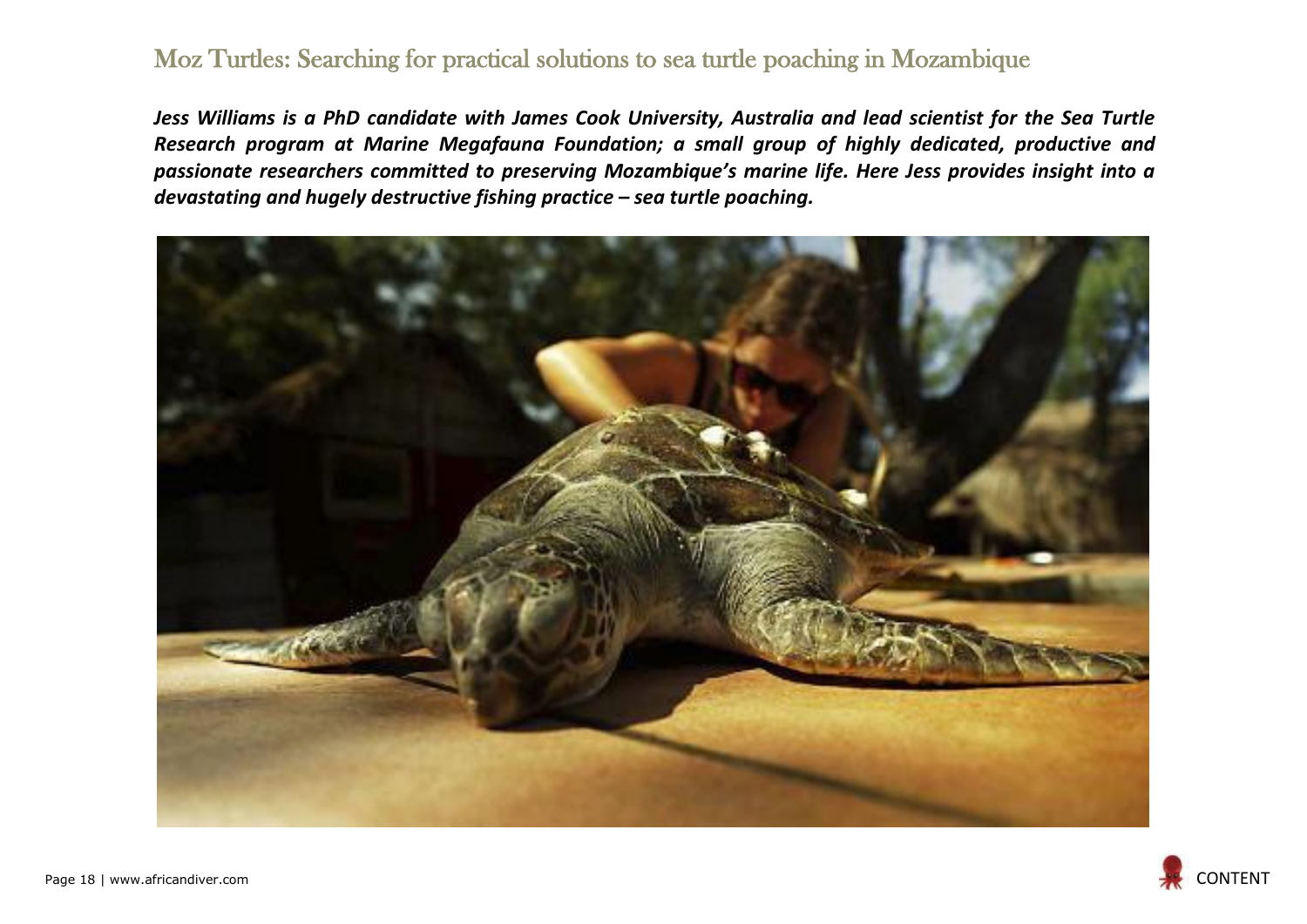## *Clutch of hawksbill turtles ready to run to the ocean*



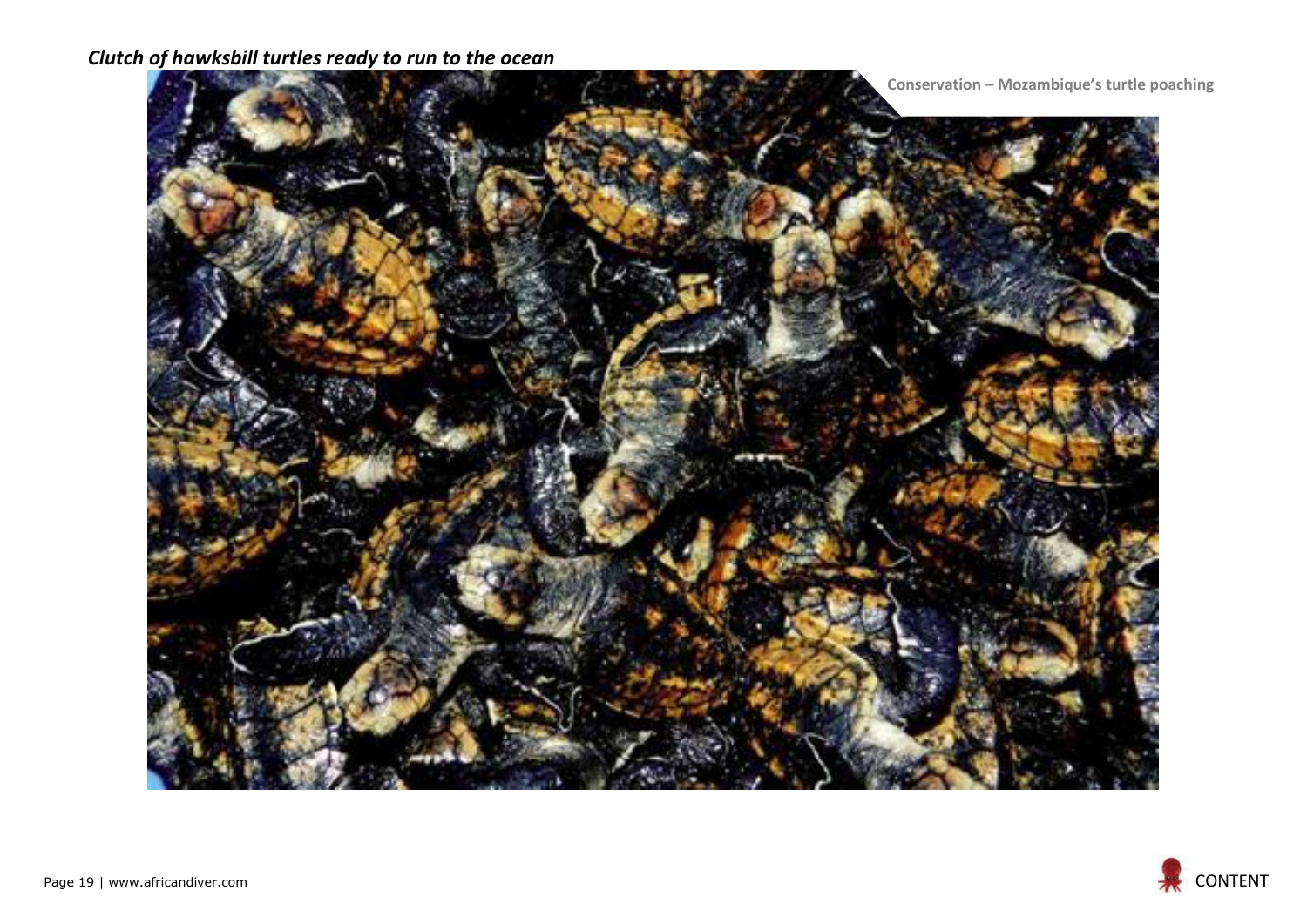



## **Conservation – Mozambique's turtle poaching**

**In some parts of the world sea turtles are treated as valuable economic assets, generating thousands of dollars/rands annually through ecotourism. Sadly this is not the case along the Mozambican coast, where sea turtles are valued at little less than 30 Mozambican meticals per kilo of fleash (<\$1 US) and their carapaces (shells) are discarded, relics of a once magnificent creature left to slowly decompose in the sand dunes.**

**Mozambique has approximately 2600km of coastline, with fisheries and maritime enforcement offices present only within cities and easily accessible coastal towns. Only one fisheries patrol boat is available to patrol this vast coastline for illegal fishing activities, and the vessel is usually docked in Maputo Harbor, mechanically unsuitable for patrolling. These factors make it particularly difficult for the country to enforce laws created over 65 years ago to protect sea turtles, both in the water and when the turtles are visiting their ever-decreasing number of nesting beaches.**

**In the south of the country, along the stretches of coast protected by the 'Ponta Do Ouro Partial Marine Reserve', nesting turtles including loggerhead (***Caretta caretta***) and a few leatherbacks (***Dermochelys coriacea***) are assured of some level of protection. This partial marine reserve has a continous monitoring effort during the nesting season, whereby over 40 people are employed to patrol the 85km of nesting beach from dusk to dawn. The increased profile of patrolling along this coast and the high interest invested by the tourism industry has effectively deterred poachers from taking nesting turtles. However, these 86km represent the only place with consistent beach patrols along Mozambique's entire coastline.**

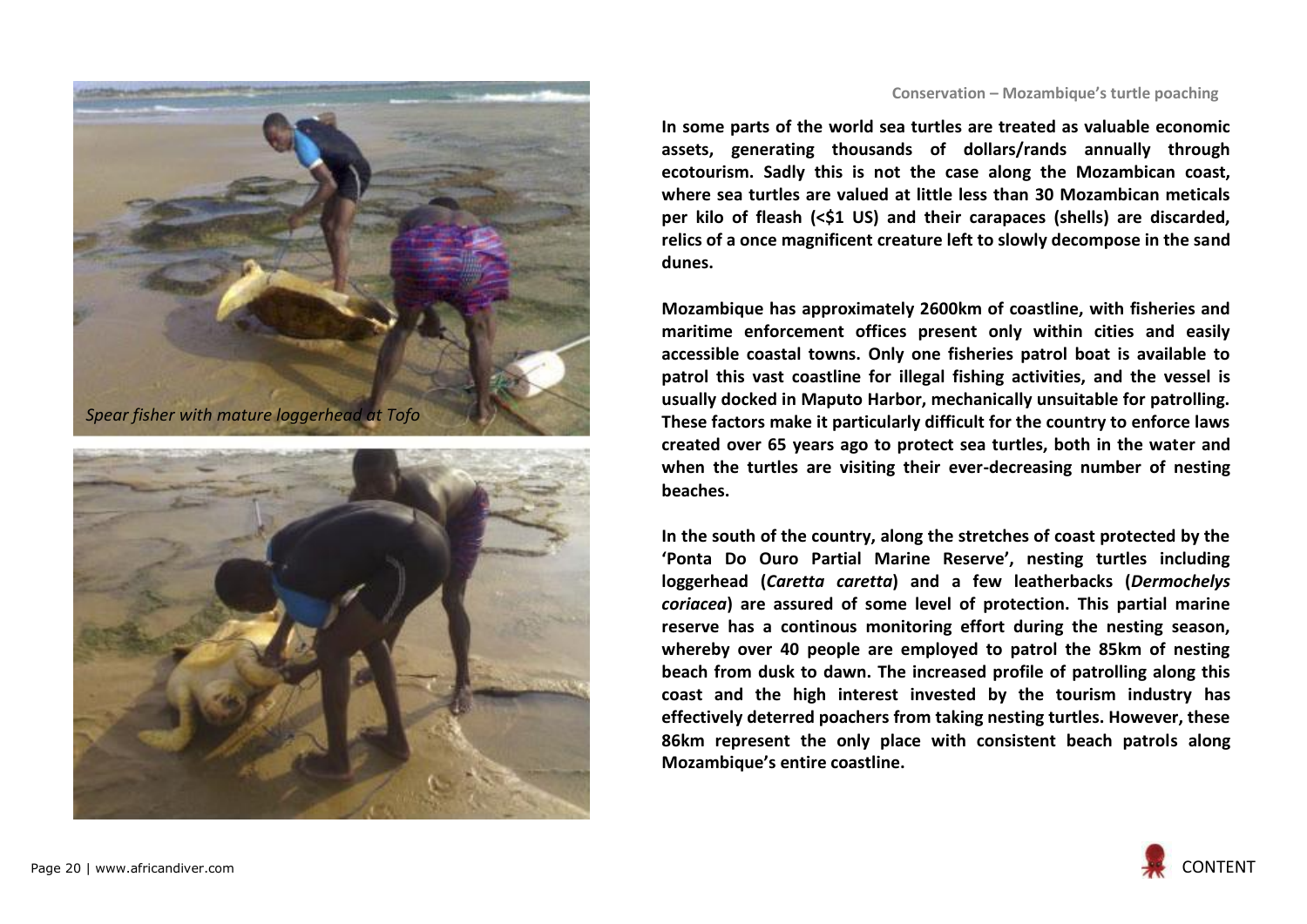**Elsewhere, poaching is widespread – and goes unreported. The turtles are killed for meat or money depending on the motives of the individual poacher. If the opportunity presents itself, the eggs are also collected within a few hours of the nest being laid. The eggs are eaten, bartered or sold as an opportunistic source of protein; a free subsistence resource for extremely impoverished people.**

**Although turtles are true marine reptiles, the females still need to come ashore to lay their eggs every few years, usually within four hours of high tide so they minimize the distance they have to crawl. The female turtles need around an hour on the beach to complete the nesting process. First, she must select a suitable nest site for excavation and each female is usually quite particular about the exact location she will lay her eggs. This 'fussiness' is one of the few ways she can demonstrate any maternal care for her offspring, so it's a motherly rather than quirky mannerism.**

*More evidence of poaching, Jess with fisher's wetsuits and turtle bones Inside a spear fisher's temporary camp*



**Once she has laid her eggs, and re-buried them, she digs a secondary body pit to disguise the original nest location from predators and to protect her hundred or so offspring. However, during this short time on the beach, she is extremely vulnerable to poachers. Although nesting females can move faster than most people think, they cannot match the speed of a motivated hunter. Out of water their body weight is over 70kg. If poachers flip the turtle upside down, as they often do, then the animal is completely helpless to escape.**

**Sea turtles are not a great source of meat, as most of their body mass inside their shells is internal organs rather than muscle, their sheer size makes them an attractive target for poachers. Although turtles, particularly green turtles (***Chelonia mydas***), are considered a delicacy in some parts of the world, in Mozambique they are just an alternative food source or protein staple**



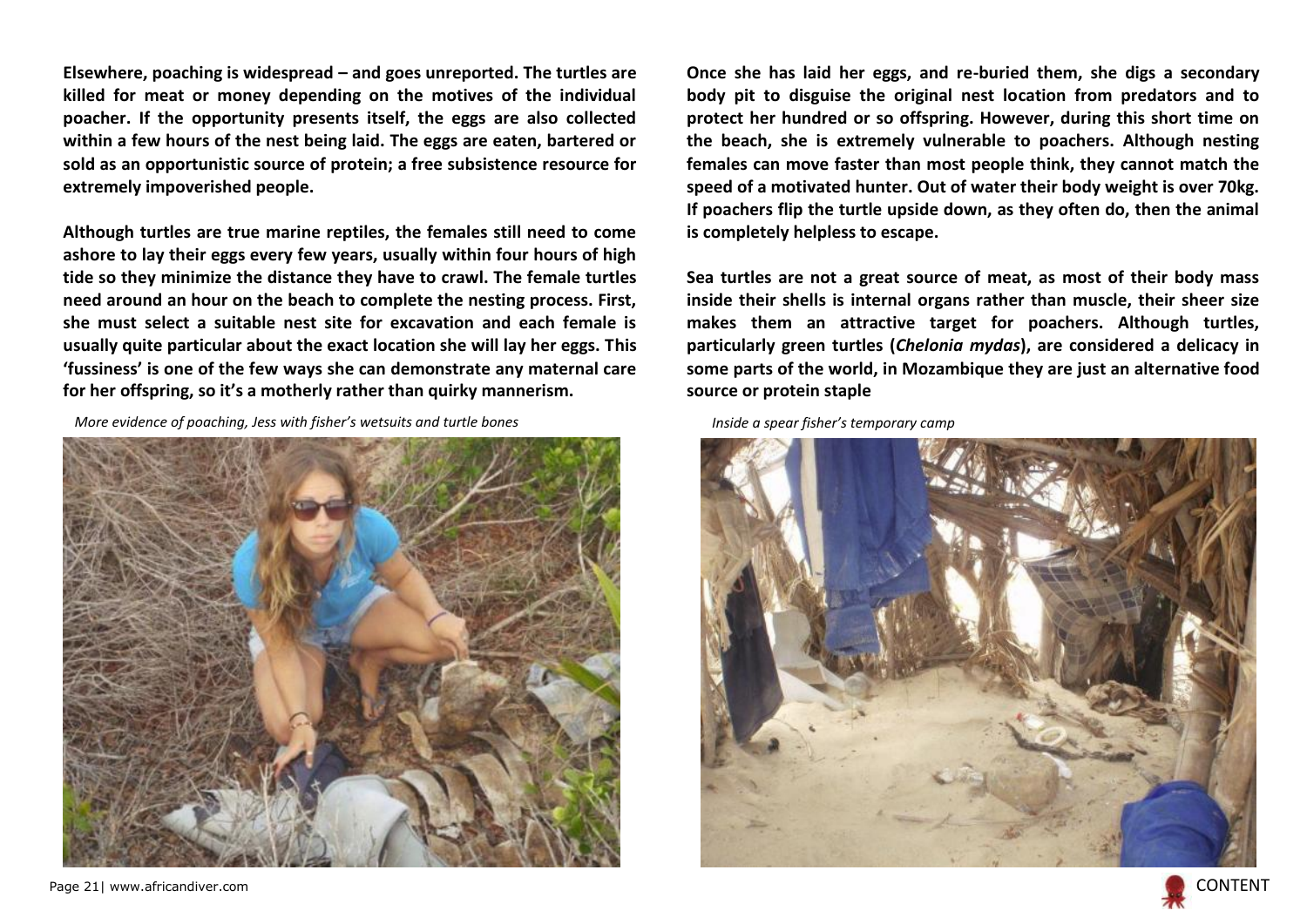

## *Nesting Hawksbill turtle Poached carapace*

**in an otherwise lacking diet. They are a risky meal: there are numerous documented cases from around the world in which the consumption of sea turtle meat at ceremonies and festivals has resulted in mass food poisoning outbreaks and multiple deaths. This condition is referred to as chelonitoxism, usually caused by a combination of biotoxins, environmental contaminants, parasites, bacteria and dubious transportation and storage processes from shipping meat around on the black market.**

**Inhambane province, in southern Mozambique, is famed for its long, beautiful, isolated beaches. Where once these were prime nesting habitats for sea turtles, this area is now thought to have the highest rate of poaching in the country. Rufford Small Grants for Nature Conservation has been supporting our ongoing work at the marine Megafauna Foundation, which focuses on documenting the rates of poaching at key areas along Inhambane's coast, and understanding how and why this** 



**happens so we can implement effective conservation measures. The best way to answer these questions is to ask the hunters themselves. While some of the details are tough to hear, such as turtles being tied to rocks underwater on popular beaches so they can be dragged ashore when there are no witnesses, information like this gives us important insight into how poachers operate.**

**The most obvious record of poaching are carapaces that we find cast aside in the sand dunes. From these, we can see that the three most commonly encountered species in Inhambane are those being killed. Loggerhead, green and hawksbill turtles are all caught, with size varying from small juveniles to very large mature adults greens and loggerheads. These three species are all Endangered or Critically Endangered worldwide, and as they don't even become adults till they are approximately 30 years old, their populations simply cannot sustain the rate of poaching we are seeing in Mozambique.**

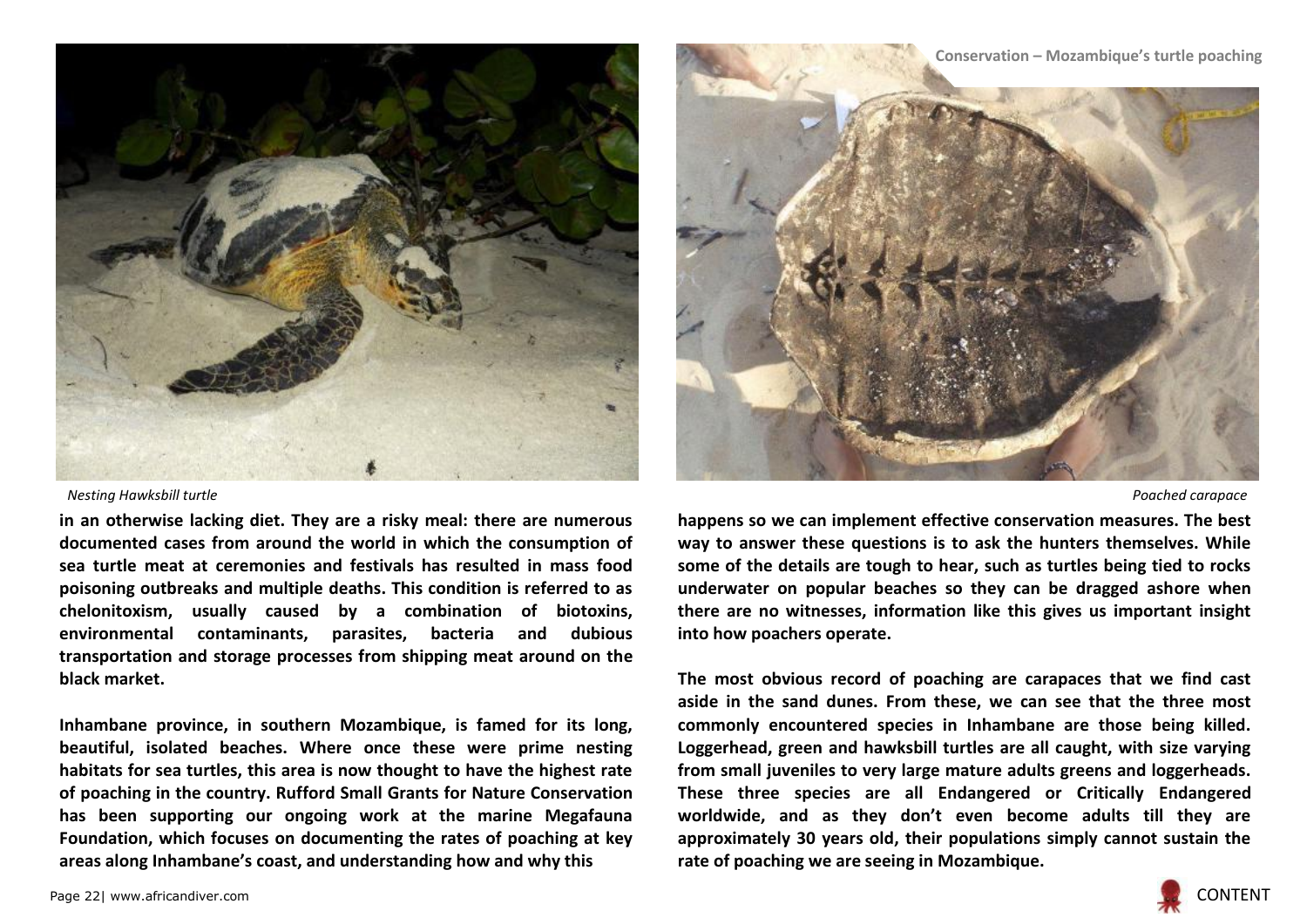

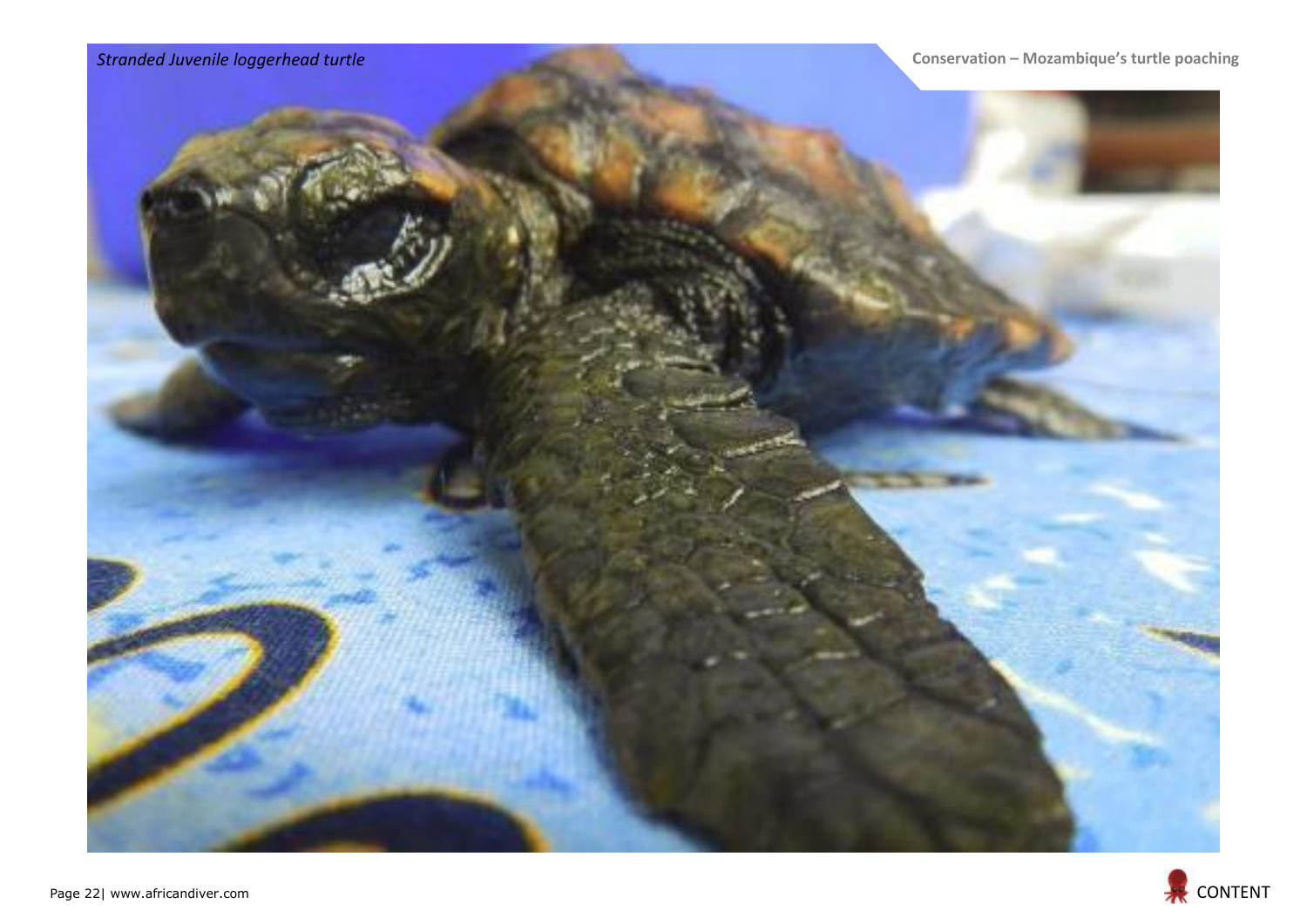

**Without an accurate historical reference, it is difficult to determine exactly what impact the poachers are having on the numbers of nesting turtles. However, through interviews with long-term residents to the region, we are building an oral history of turtle populations. One of the surprising results is that the fishers are unable to describe how sea turtles are culturally important to local people. Mozambique is still recovering from 16 years of civil war. During the war, people from the south and interior of the country fled to relatively prosperous and stable areas such as the coast of Inhambane.**

**This population influx amplified the pressures placed on marine life by people looking for sustenance, but also resulted in a loss of local and traditional ecological knowledge about the environment. Without this traditional knowledge, valuable information relating to seasonality and sustainability has been lost, effectively rendering the coast as an unregulated and unmanageable food resource.**

**While this is a huge challenge in conservation terms, it provides the necessary context for solving the poaching conundrum. Modern-day Mozambique is recovering fast, with Inhambane in particular drawing in international tourists to enjoy an expanding and rapidlydeveloping marine ecotourism industry. For some of these inherently poor fishers who have been driven to poaching, the burgeoning marine tourism industry provides a golden ticket to switch to an alternative livelihood source. From speaking with the fishers and documenting their responses, we are beginning to see a reoccurring trend in some of their stories. Most fishers are familiar with the illegal nature of hunting turtles and are eager to switch to another livelihood. However they feel the opportunities for other work are few and far between. The challenge now is to provide people with a future that gives them the security they need to transition away from unsustainable practices.**